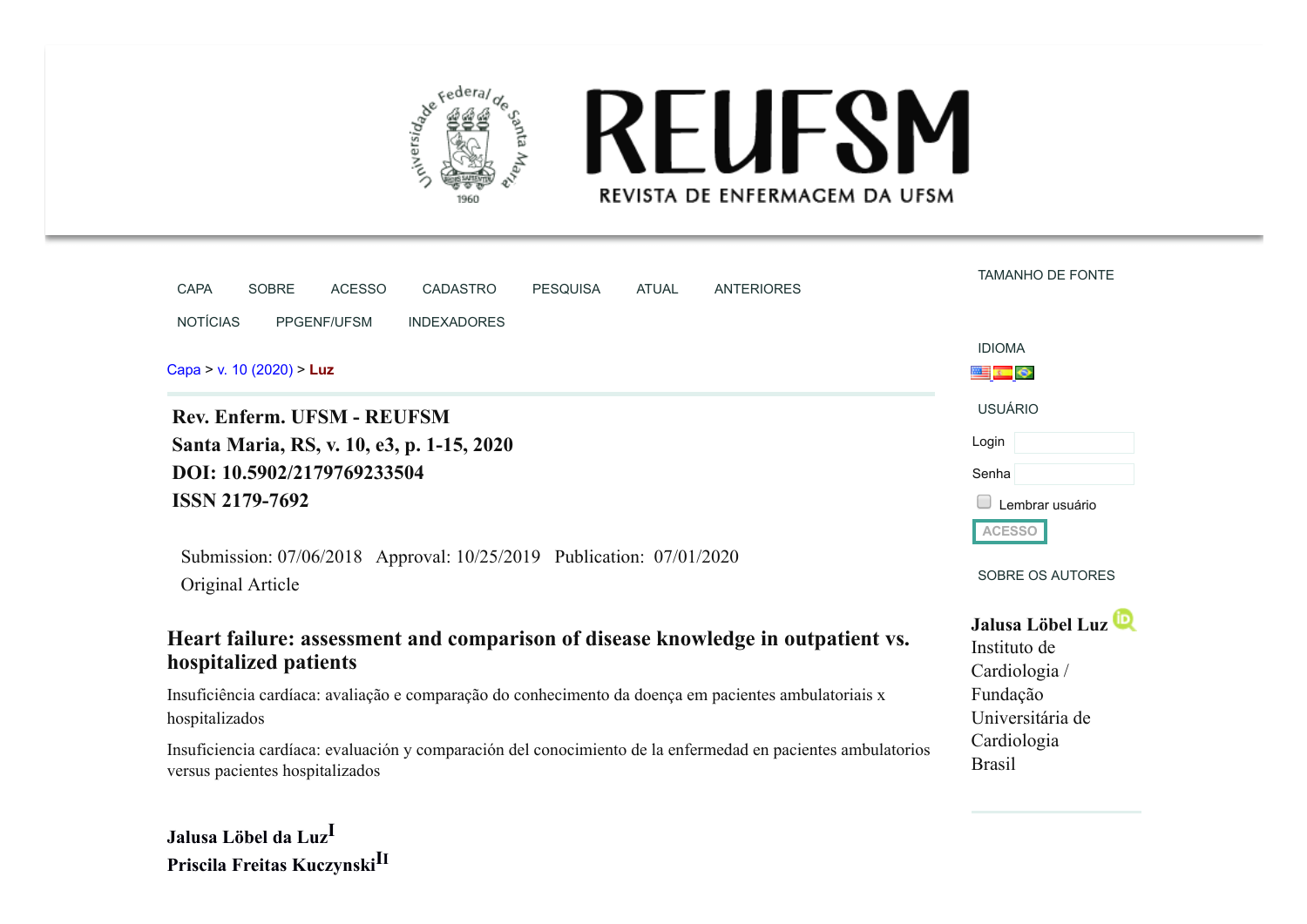# **Maria Antonieta MoraesIII Juliane Araújo RodriguesI<sup>V</sup> Marco Aurélio Lumertz SaffiV Karen Brasil RuschelVI**

I Enfermeira Assistencial, Fundação de Saúde Pública de Novo Hamburgo – RS, Brasil. E-mail: jalusalobel@hotmail.com, ORCID: https://orcid.org/0000-0003-0538-3314 II Enfermeira Assistencial, Hospital Nossa Senhora Aparecida – Camaquã, RS, Brasil. E-mail: prika\_Donfa@hotmail.com, ORCID: https://orcid.org/0000-0001-9865-8369 III Enfermeira, Doutora, Instituto de Cardiologia/Fundação Universitária de Cardiologia (ICFUC) - Porto Alegre, RS, Brasil. Email: antonieta\_moraes@uol.com.br; ORCID: https://orcid.org/0000-0002-1559-1056 IV Enfermeira, Mestre, Instituto de Cardiologia/Fundação Universitária de Cardiologia (ICFUC) -Porto Alegre, RS, Brasil. E-mail: juliane\_a.r@hotmail.com, ORCID: https://orcid.org/0000-0003-2592-4157 V Enfermeiro, Doutor, Hospital de Clínicas de Porto Alegre (HCPA) - Porto Alegre, RS, Brasil. E-mail: marco.saffi@gmail.com, ORCID: https://orcid.org/0000-0001-8232-3310 VI Enfermeira, Doutora, Instituto de Avaliação de Tecnologia em Saúde (IATS) / Hospital de Clínicas de Porto Alegre (HCPA); Instituto de Cardiologia/Fundação Universitária de Cardiologia (ICFUC) –

Porto Alegre, RS, Brasil. E-mail: karenbruschel@gmail.com, ORCID: https://orcid.org/0000-0002-0812-920X

**Abstract: Objective:** to evaluate and compare the knowledge of the disease among patients with heart failure (HF) in a hospital specialized in cardiology. **Method:** this is a cross-sectional study. A validated questionnaire about knowledge of disease was applied, as well as sociodemographic data and a cognitive assessment questionnaire. The patients were divided into two groups, those of the HF outpatient clinic (OC) and those hospitalized in the inpatient units (IU). Patients who scored between 51-57 points (score) had a great knowledge rating. **Results:** the sample was 98 patients, 49 in OC and 49 in IU, mostly male, mean age  $62 \pm 14$  years. In OC, 51% had acceptable level of knowledge and in IU, 55% had poor knowledge. **Conclusion:** the knowledge of HF among outpatients and inpatients was different and suboptimal. Education activities developed by the multiprofessional team can contribute to better knowledge of the disease.

**Keywords:** Heart Failure; Knowledge; Nursing

**Resumo: Objetivo:** avaliar e comparar o conhecimento da doença entre os pacientes com Insuficiência Cardíaca (IC) em um hospital especializado em cardiologia. **Método**: trata-se de um estudo transversal. Foi aplicado um questionário de conhecimento da doença validado, além de dados sociodemográficos e um questionário de avaliação cognitiva. Os pacientes foram divididos em dois grupos, os do ambulatório de IC (GA) e os hospitalizados nas unidades de internação clínica (GI). Os pacientes que somaram entre 51-57 pontos (escore) tiveram classificação ótima de conhecimento. **Resultados**: a amostra foi de 98 pacientes, 49 no GA e 49 no GI, maioria do sexo masculino, idade média de 62 ± 14 anos. No GA, 51% apresentou nível aceitável de conhecimento e no GI, 55% apresentou pouco conhecimento. **Conclusão:** o

# **Priscila Freitas Kuczynski** Instituto de Cardiologia / Fundação Universitária de Cardiologia Brasil

#### **Maria Antonieta**

**Moraes** Instituto de Cardiologia / Fundação Universitária de Cardiologia Brasil

**Juliane Araújo Rodrigues** Instituto de Cardiologia / Fundação Universitária de Cardiologia Brasil

**Marco Aurélio Lumertz Saffi** Instituto de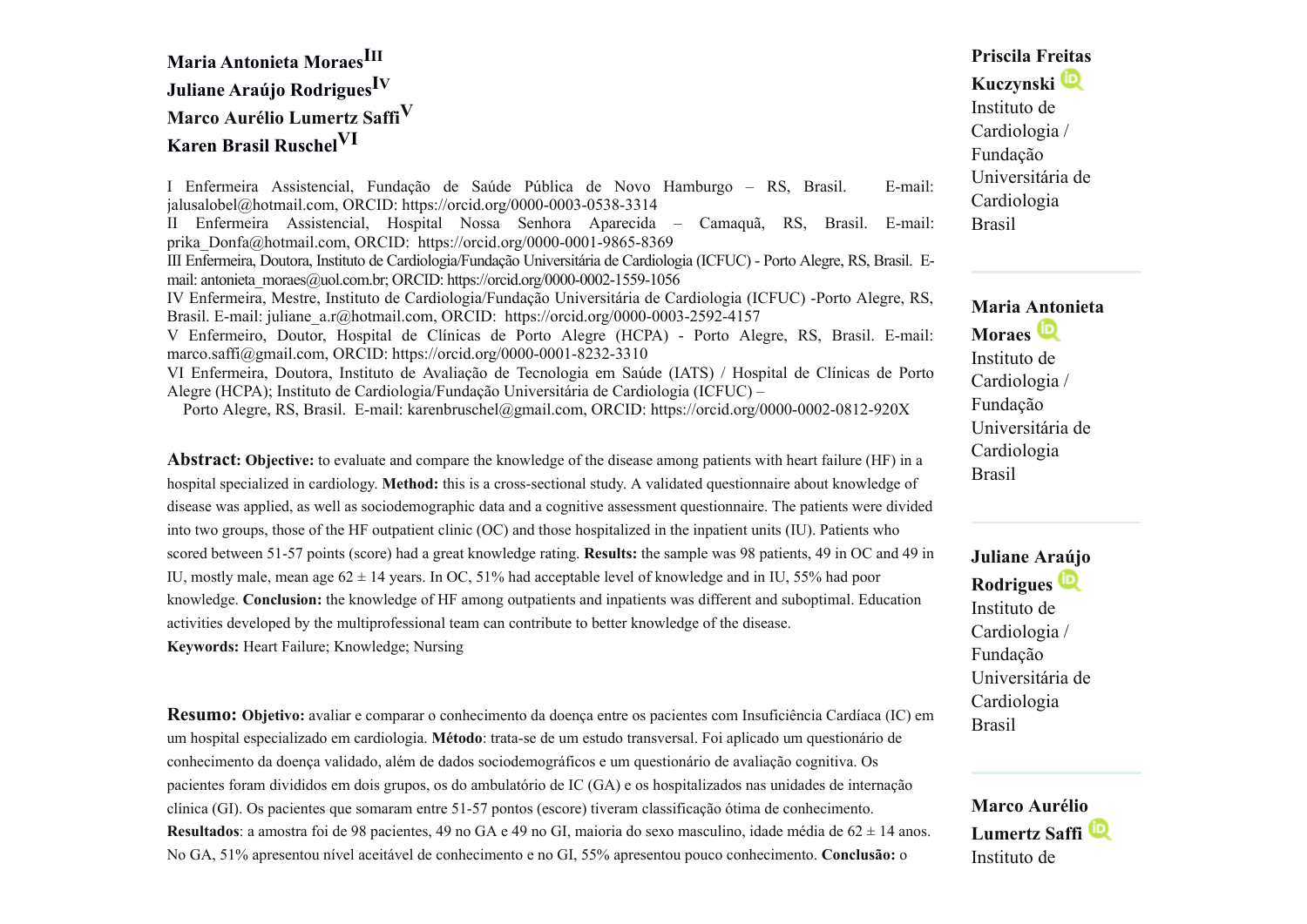conhecimento da IC entre pacientes ambulatoriais e internados foram diferentes e subótimos. Atividades de educação desenvolvidas pela equipe multiprofissional podem contribuir para melhor conhecimento da doença. **Descritores**: Insuficiência cardíaca; Conhecimento; Enfermagem

**Resumen: Objetivo:** evaluar y comparar el conocimiento de la enfermedad entre pacientes con insuficiencia cardíaca (IC) en un hospital especializado en cardiología. **Método:** este es un estudio transversal. Se aplicó un cuestionario validado de conocimiento de la enfermedad, así como datos sociodemográficos y un cuestionario de evaluación cognitiva. Los pacientes se dividieron en dos grupos, los de la clínica ambulatoria de IC (CA) y los hospitalizados en las unidades de hospitalización (UH). Los pacientes que obtuvieron entre 51-57 puntos (puntuación) obtuvieron una calificación de conocimiento óptima. **Resultados:** la muestra fue de 98 pacientes, 49 en CA y 49 en UH, en su mayoría hombres, edad media 62 ± 14 años. En CA, el 51% tenía un nivel de conocimiento aceptable y en UH, el 55% tenía poco conocimiento. **Conclusión:** el conocimiento de la IC entre pacientes ambulatorios y pacientes internos fue diferente y subóptimo. Las actividades educativas desarrolladas por el equipo multiprofesional pueden contribuir a un mejor conocimiento de la enfermedad.

**Descriptores:** Insuficiencia Cardíaca; Conocimiento; Enfermería

## **Introduction**

 Heart failure (HF) is the final stage of most cardiovascular diseases, and is commonly described as involving heart pump failure and is a disease that is associated with a high hospital expense.<sup>1</sup> Recent figures from the American Heart Association (AHA) showed that approximately 6.5 million Americans over the age of 20 were diagnosed with HF between 2011 and 2014. Projections show that this prevalence will increase by 46% by the year  $2030$ .<sup>2</sup> In Brazil, patients with acute HF have an in-hospital mortality rate of approximately 13%.<sup>3</sup>

 High hospital readmission rates caused by exacerbation of HF could be minimized through health education strategies. Such strategies include non-pharmacological intervention measures aimed at improving knowledge and self-care of the disease.<sup>4</sup> In a variety of scenarios (guidance at outpatient clinics, at home, by telephone or bedside in inpatient units), multiprofessional educational interventions have been widely used, seeking to reduce non-adherence to treatment, the high number of hospitalizations and the comorbidities associated with HF.<sup>5</sup> While, the in-home visit and telephone contact are alternative interventions that have already been established in the literature as being capable of improving these scores.<sup>6</sup>

Cardiologia / Fundação Universitária de Cardiologia Brasil

#### **Karen Brasil Ruschel** ®

Instituto de Cardiologia / Fundação Universitária de Cardiologia Brasil



CONTEÚDO DA REVISTA

Pesquisa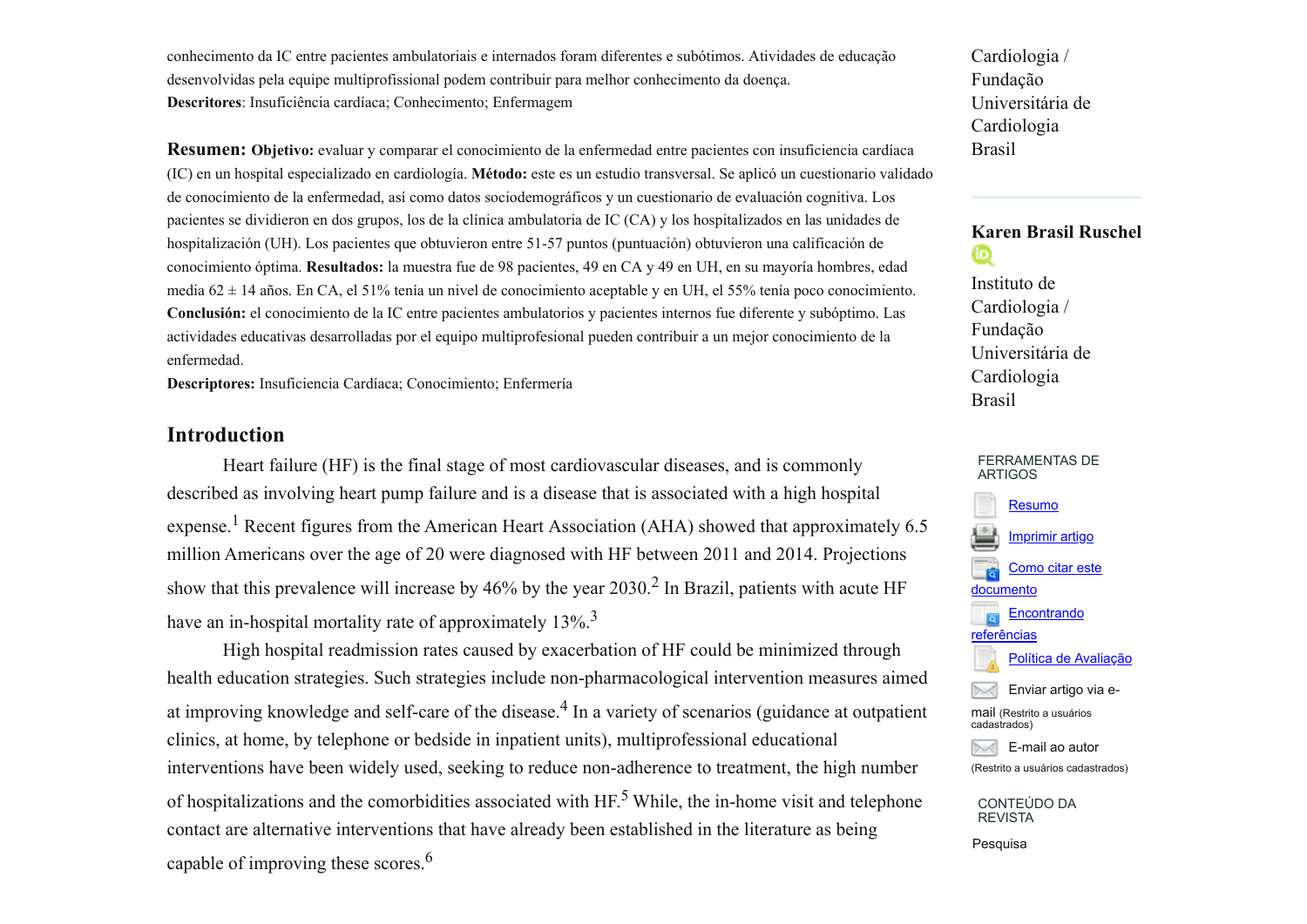This collective effort by the patient and multidisciplinary team can contribute to a better quality of life, or at least to maintaining an adequate health behavior. However, even in hospital centers of excellence there are gaps in terms of the prescription and guidance on water and salt restrictions, weight control, early recognition of signs and symptoms of decompensation of the HF, which has a direct impact on the knowledge and adherence to treatment.<sup>7</sup>

Health education can be defined as a process through which healthcare practitioners provide patients with information that will change their health behavior or improve their condition.<sup>8</sup> Thus, the implementation of education activities combined with optimized pharmacological treatment, seek to reduce hospitalization and readmission rates that have remained high over the years.<sup>9</sup>

However, in the respective hospital scenarios that HF patients are exposed to, such as a specific multidisciplinary outpatient clinic, where guidelines are systematized through defined protocols, and during hospitalization due to disease decompensation, we investigated as per whether there is a difference in the knowledge of the disease among these patients?

 From this perspective, this study was designed to evaluate and compare the knowledge of the disease among patients with HF in a hospital specialized in cardiology.

## **Method**

This is a prospective cross-sectional study conducted at the HF outpatient clinic and inpatient units of a hospital specialized in cardiology from November 2015 to April 2016.

The patients were divided into two groups: the outpatient group (OG) and the hospitalization group (HG). We included patients diagnosed with HF, of both genders, older than 18 years of age. In the OG, the patients were receiving follow up care at the institution's HF outpatient clinic and their medical records showed that they had appeared for at least two appointments. The HG patients were hospitalized in the inpatient units and had been diagnosed with HF at least one year from admission.

Hospitalized patients undergoing outpatient follow-up and / or under unstable clinical condition at the time of study allocation were excluded. In addition, patients with neurological sequelae or cognitive impairment that were unable to answer the questionnaires were also excluded.



MÍDIAS SOCIAIS



VISITANTES

Ajuda do [sistema](javascript:openHelp() OPEN JOURNAL [SYSTEMS](http://pkp.sfu.ca/ojs/)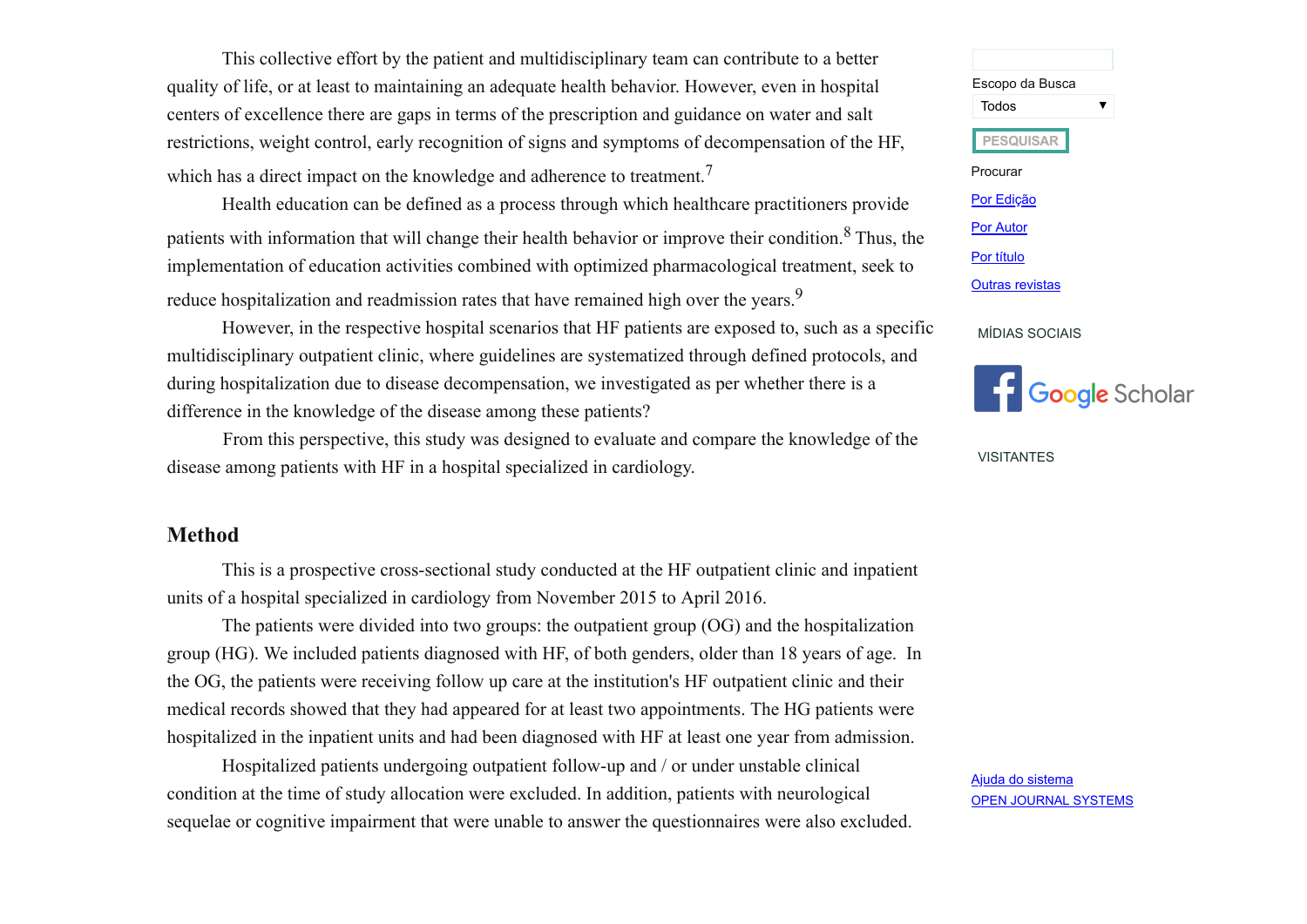Patients were randomly invited to participate in the study individually by the researchers, from Monday to Friday for the HG and once a week at the HF outpatient clinic.

After signing the Informed Consent Form (ICF), clinical and demographic data were collected, including the assessment of the functional class based on the standards of the New York Heart Association (NYHA), then the Mini-Mental State (MMSE) cognitive assessment questionnaire was applied<sup>10</sup> and the knowledge questionnaire for HF patients.<sup>11</sup>

NYHA functional classification was used to describe the severity of the HF symptoms. It is based on the patient's ability to tolerate exercise and ranges from the absence of symptoms to the presence of symptoms at rest (I-IV). Class I patients are asymptomatic, class II patients have mild symptoms, class III have marked limitations in activity due to symptoms, and class IV have severe limitations<sup>5</sup>

The MMSE is a widely used cognitive assessment scale, validated and adapted to the Brazilian population and stratified into several domains, as this instrument quantifies the questions by designating a score that can vary between 0 - 30 points. The cutoff point for cognitive decline is 23/24 points. The study used this scale to control a possible confounding factor in the knowledge analysis.<sup>12</sup>

The knowledge assessment questionnaire was constructed and validated by researchers from the Universidade do Estado de Santa Catarina (UDESC),  $^{11}$  consisting of 19 questions, containing four multiple choice alternatives, with one being the correct answer; one incomplete; one wrong and one alternative providing the "I don't know" as an option.

The scoring of the questionnaire is performed as follows:

- · "0" for selecting the incorrect answer and I don't know
- · "1" point for the incomplete alternative
- · "3" points for the correct alternative

 Following this criterion, the maximum score is between 51 - 57 points, classified as excellent knowledge. The minimum classification based on points (<17) is classified as insufficient knowledge.

| <b>Sum of the Scores</b> | $\frac{6}{9}$ | <b>Classification</b> |
|--------------------------|---------------|-----------------------|
| $51 - 57$                | $90 - 100$    | Excellent             |
| $40 - 50$                | $70 - 89$     | Good                  |

**Table 1 -** Classification of patient's level of knowledge according to the score.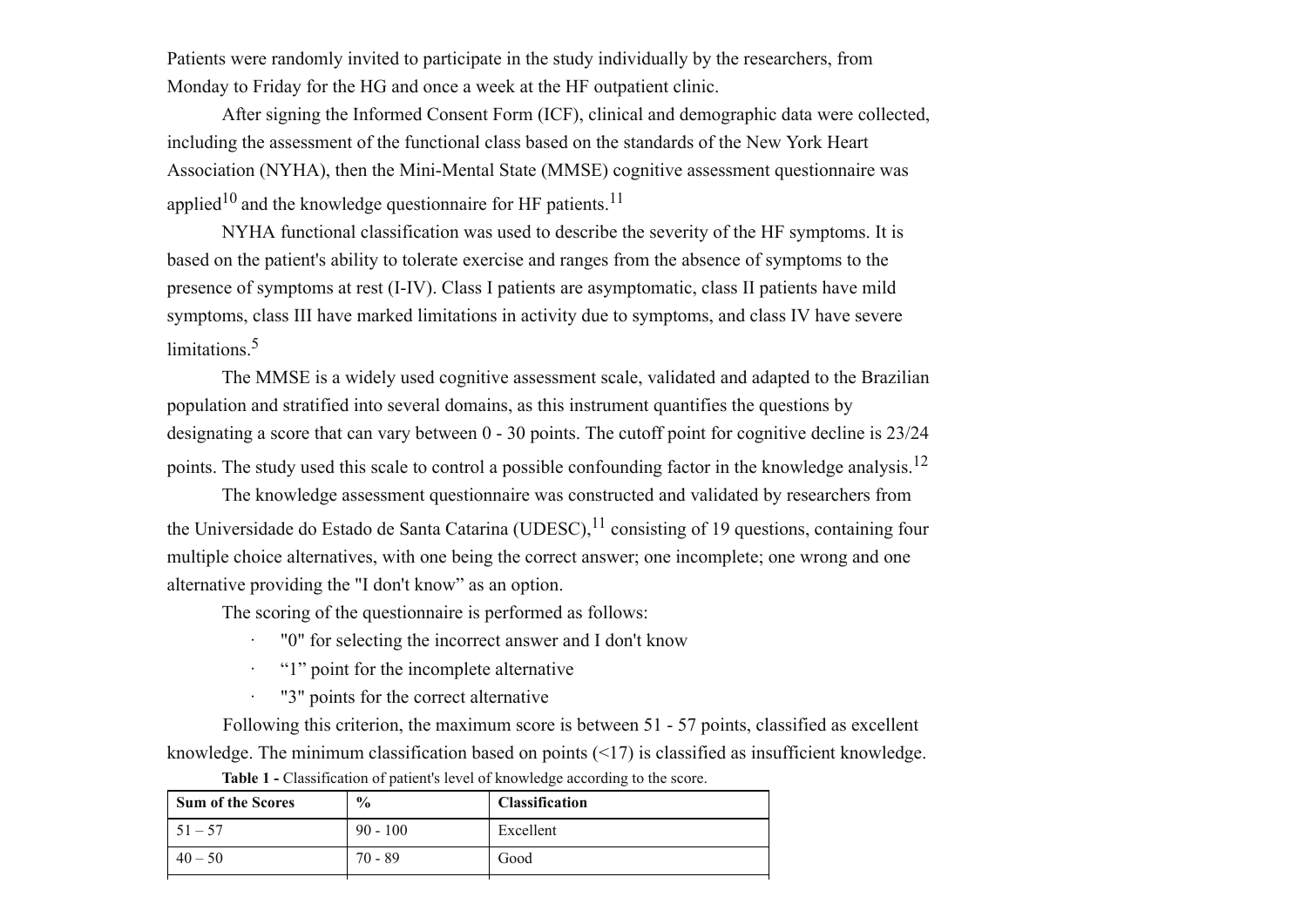| $29 - 39$ | $50 - 69$ | Acceptable             |
|-----------|-----------|------------------------|
| $17 - 28$ | $30 - 49$ | Little knowledge       |
|           | <30       | Insufficient Knowledge |

Data were analyzed using descriptive and analytical statistics using the Statistical Package for Social Sciences (SPSS) version 22.0. Continuous variables were expressed as mean and standard deviation for those with normal distribution or median and percentiles 25-75 for atypical distribution.

Categorical variables were described as absolute numbers (n) and percentages (%). Comparisons between groups were performed using the t-test for independent data of continuous variables and the chi-square test or Fisher's exact test for categorical values. For analysis of the variables "education" and "evaluation of cognitive function" multiple linear regressions were performed.

The project was approved by the institution's Research Ethics Committee, under number CAAE 5123/15, on October 1, 2015 in accordance with Resolution 466/2012 of the National Health Council (*Conselho Nacional de Saúde*).

#### **Results**

 In total 98 patients were analyzed, 49 in the OG and 49 in the HG, while two patients refused to participate. The majority was of the male gender, mean age  $62 \pm 14$  years. The functional class was stratified based on the NYHA standard. In the OG, class I was more prevalent, corresponding to 47% of the sample, while 61% of HG were in functional class III. Regarding cognitive assessment, 76 patients in both groups had scores lower than the cutoff point (<24 points), however there was no statistical difference ( $P = 0.146$ ). The other characteristics are shown in Table 1.

| <b>Characteristics</b>    | <b>THOICE</b> Demographic and emmediated of calpatients and inpartents. I site <i>File</i> , Its, 2010.<br><b>Outpatient Group</b><br>$n=49$ | Hospitalization<br>Group |       |  |
|---------------------------|----------------------------------------------------------------------------------------------------------------------------------------------|--------------------------|-------|--|
|                           |                                                                                                                                              | $n=49$                   |       |  |
| Age, years*               | $57\pm13$                                                                                                                                    | $66 \pm 13$              | 0.002 |  |
| Gender, male <sup>†</sup> | 37(75)                                                                                                                                       | 32(65)                   | 0.269 |  |

**Table 1 -** Demographic and clinical characteristics of outpatients and inpatients. Porto Alegre, RS, 2016.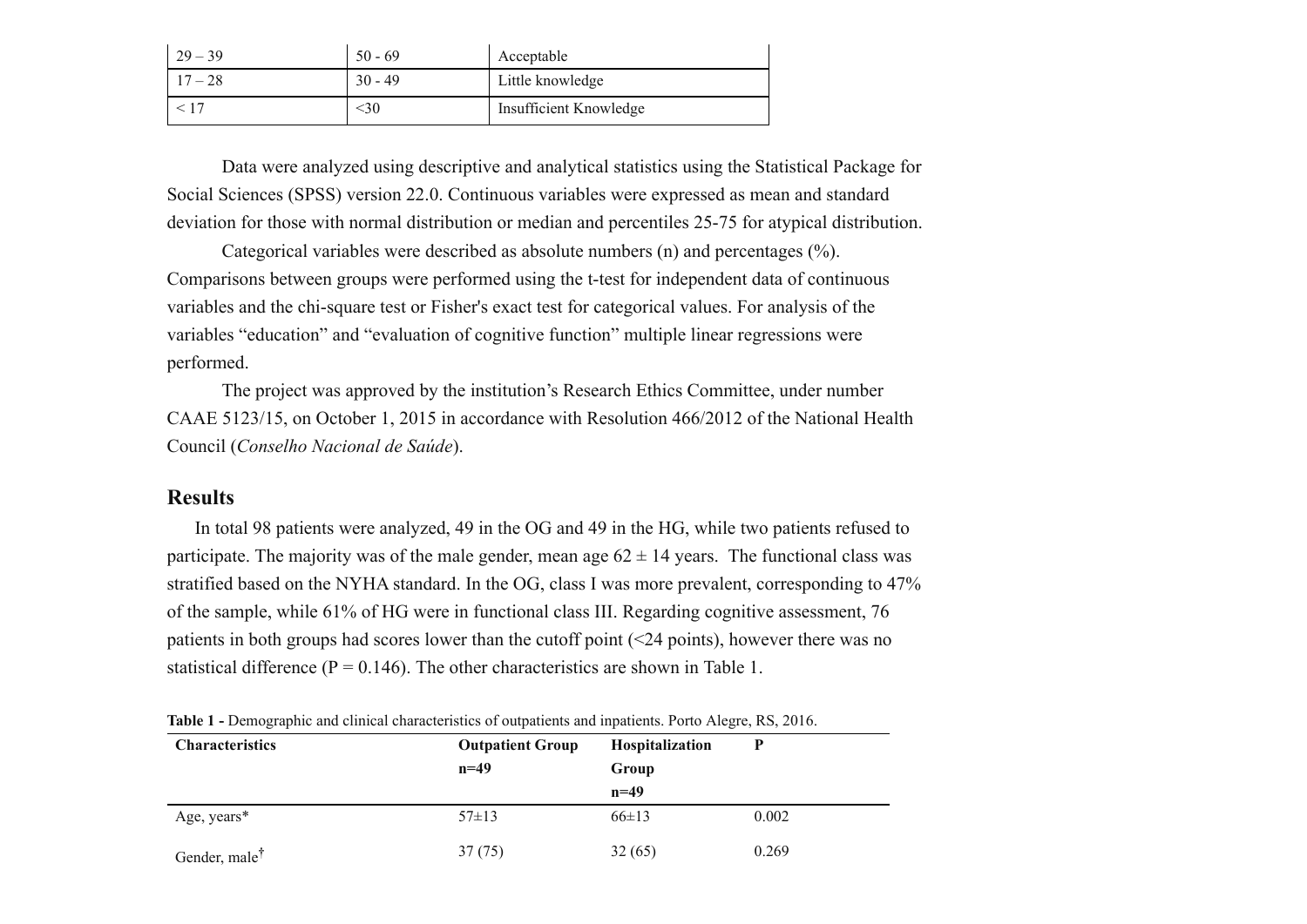| Education (years of education) <sup>†</sup>                        |           |           | 0.360   |
|--------------------------------------------------------------------|-----------|-----------|---------|
| $\leq 8$                                                           | 34(69)    | 38 (78)   |         |
| > 8                                                                | 15(31)    | 11(22)    |         |
| Time since diagnosis, years <sup>†</sup>                           |           |           | 0.691   |
| $1 - 2$                                                            | 7(14)     | 5(10)     |         |
| $2 - 5$                                                            | 10(20)    | 13(26)    |         |
| > 5                                                                | 32(65)    | 31(63)    |         |
| Functional Class <sup>†</sup>                                      |           |           | < 0.001 |
| $\rm I$                                                            | 23(47)    | 0(0)      |         |
| $\mathbf{I}$                                                       | 12(24)    | 8(16)     |         |
| $\mathop{\rm III}\nolimits$                                        | 14(29)    | 30(61)    |         |
| IV                                                                 | 0(0)      | 11(22)    |         |
| Ejection Fraction of the LV $(\%)$                                 | $45 + 20$ | $42 + 17$ | 0.489   |
| Cognitive assessment (<24 points) <sup>†</sup>                     | 35(71)    | 41 (84)   | 0.146   |
| Comorbidities <sup>†</sup><br>Systemic Arterial Hypertension (SAH) | 35(71)    | 41 (84)   | 0.146   |
| Diabetes Mellitus (DM)                                             | 18(37)    | 23(47)    | 0.306   |
| Heart Attack                                                       | 14(29)    | 12(24)    | 0.647   |
| Dyslipidemia                                                       | 12(24)    | 18(24)    | 0.188   |
| Coronary Artery Disease                                            | 11(22)    | 12(24)    | 0.812   |
| <b>Atrial Fibrillation</b>                                         | 8(16)     | 8(16)     | 1.000   |
| Stroke                                                             | 7(14)     | 5(10)     | 0.538   |
| Obesity                                                            | 6(12)     | 7(14)     | 0.766   |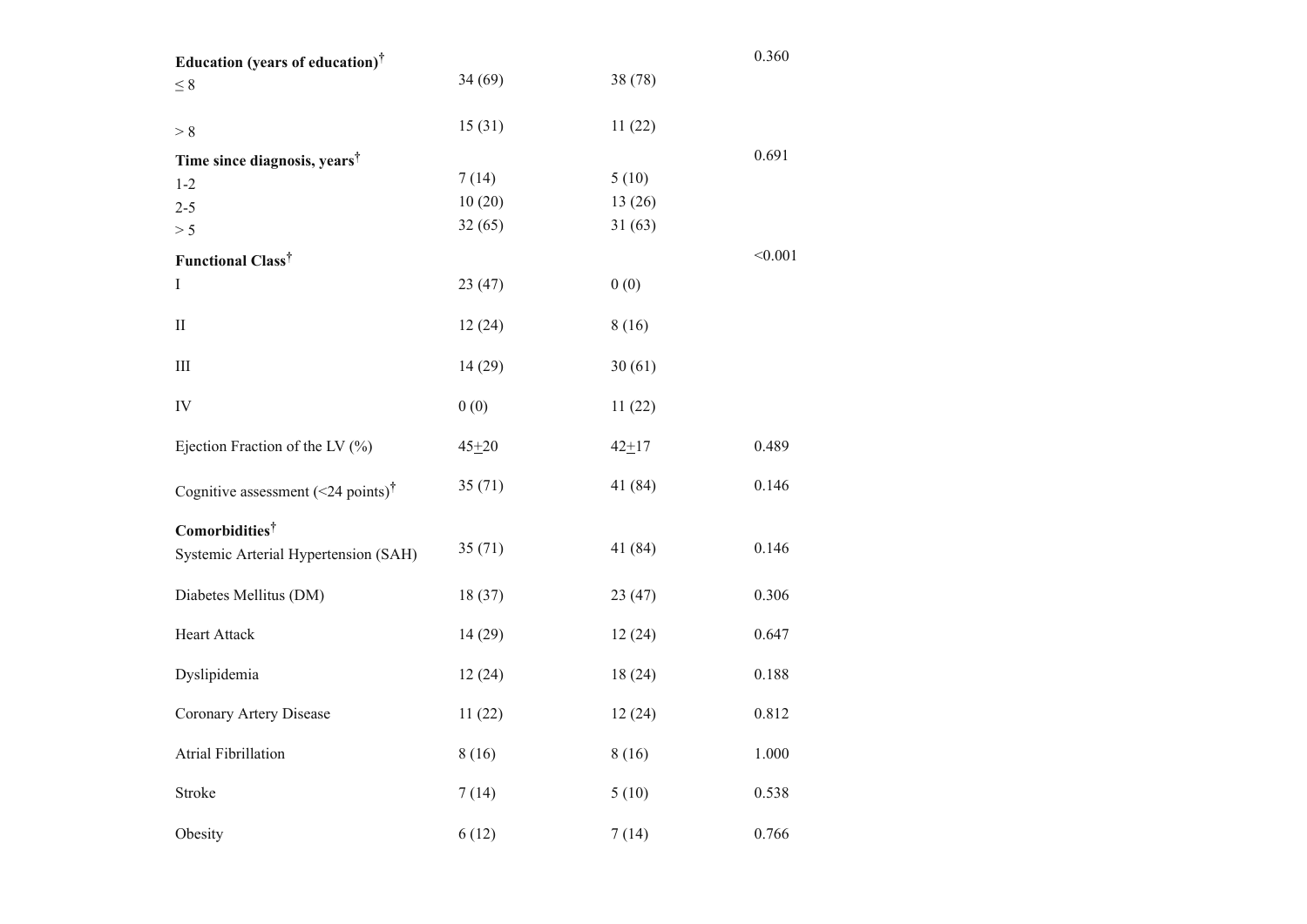| Depression                            | 6(12) | 9(18)  | 0.400 |
|---------------------------------------|-------|--------|-------|
| Renal Impairment                      | 5(10) | 8 (16) | 0.372 |
| Chronic Obstructive Pulmonary Disease | 2(4)  | 6(12)  | 0.140 |

**\*** Mean <sup>±</sup> standard deviation; **†** n (%); Pearson's x <sup>2</sup> Test (Chi-square). LV: Left Ventricle Source: Data from research, 2016

 In the assessment of knowledge of the disease, the OG score was considered "acceptable" in the majority of the patients included (51%), while in contrast, in the HG, 55% of the sample were scored as having "little knowledge" (Figure 1).



Pearson's x<sup>2</sup> Test (Chi-square). Source: Data from research, 2016

**Figure 1 -** Scores for knowledge of disease in HF patients. Porto Alegre, RS, 2016.

 Table 2 explores the results of patients stratified by education and the scores for the knowledge of the disease, regardless of the group they were allocated to. In the group  $\leq 8$  years the "little" knowledge" score had a prevalence of 43%, while in the group >8 years 54% of the sample was classified as "good".

**Table 2 -** Scores on the knowledge of disease, according to years of education. Porto Alegre, RS, 2016.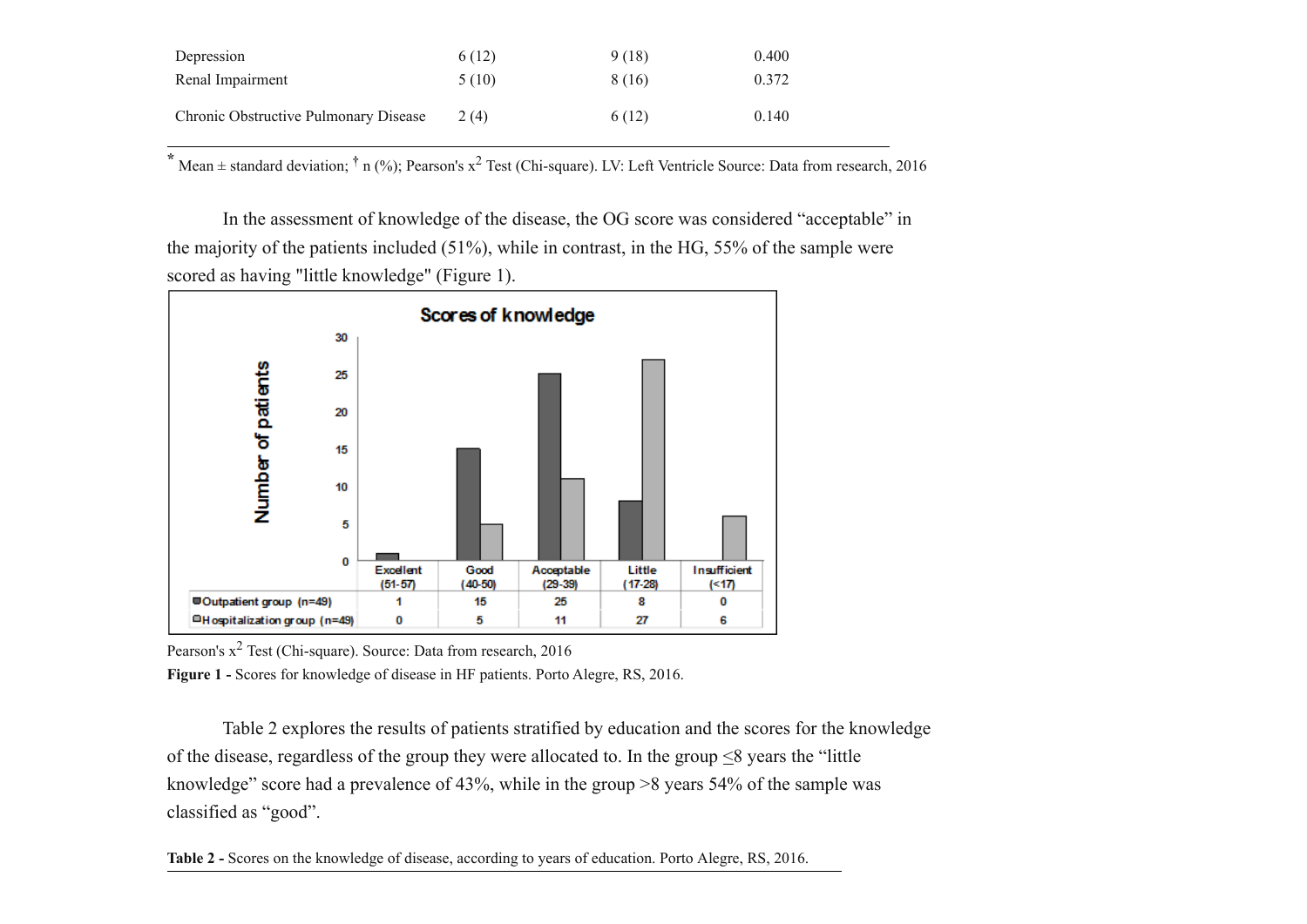| <b>Score</b>               | <b>Education</b><br>$(< 8$ Years of<br>education)<br>$n=72$ | <b>Education</b><br>$($ > 8 Years of<br>education)<br>$n=26$ |         |
|----------------------------|-------------------------------------------------------------|--------------------------------------------------------------|---------|
| Excellent $($ > 50)        | 0(0)                                                        | 1(4)                                                         |         |
| Good (40-50)               | 6(8)                                                        | 14(54)                                                       |         |
| Acceptable (29-39)         | 29(40)                                                      | 7(27)                                                        |         |
| Little knowledge (17 - 28) | 31(43)                                                      | 4(15)                                                        |         |
| Insufficient $(\leq 17)$   | 6(8)                                                        | 0(0)                                                         |         |
| P                          |                                                             |                                                              | < 0.001 |

**\***n (%); Pearson's x <sup>2</sup> Test (Chi-square).

Patients with cognitive decline (<24 points) assessed by the MMSE questionnaire had a mean of 29 $\pm$ 10 points in the HF knowledge score. Those with scores  $\geq$  24, the mean was 35 $\pm$ 8 points (P = 0.010). Data in Figure 2.



t-Test: Source: Data from research, 2016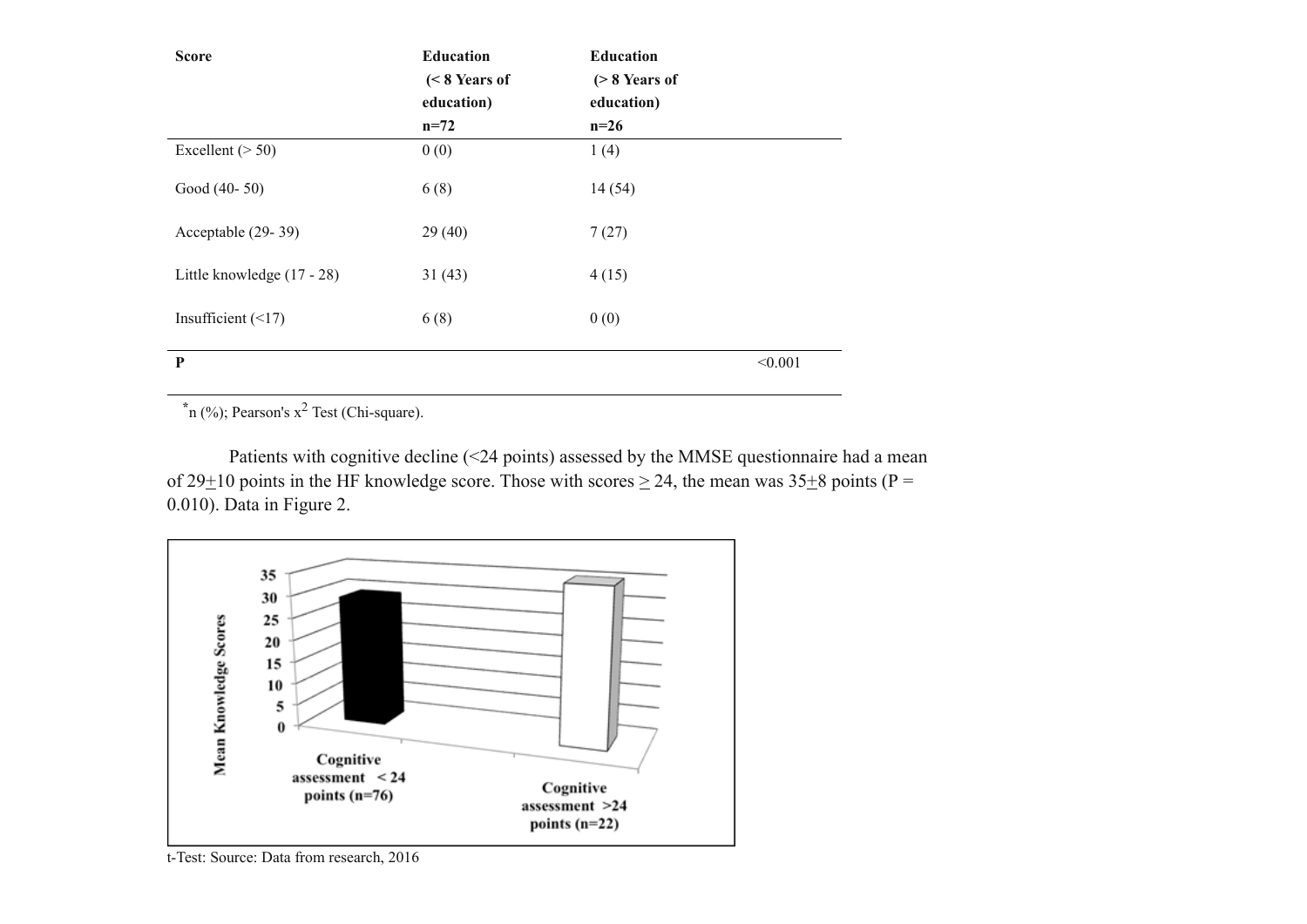Multiple linear regressions were used to verify whether the variables "education" and "cognitive assessment" are related to the "study group". The analysis resulted in a statistically significant model [F (3.94) = 27.499; P < 0.001; R<sup>2</sup> = 0.471]. The "Education" ( $\beta$  = 0.454; t = 6.018; P  $\leq 0.001$ ) and "cognitive assessment" ( $\beta = 0.169$ ; t = 2.232; P  $\leq 0.028$ ) are predictors of the "study" group". The equation that describes this relationship is: study group =  $20.331 + 4.169$  (cognitive assessment)  $+10.553$  (years of education).

### **Discussion**

 This study assessed and compared the knowledge of patients with HF about their disease in a cardiology hospital. Patients who were undergoing followed up care at the HF outpatient clinic were shown to have better knowledge than those who were hospitalized due to disease decompensation. These results confirm the data in the literature that follow-up and guidance by a specialized cardiology outpatient team provides better performance regarding the knowledge of HF and self-care.<sup>13</sup>

 According to the study, which reviewed the education profiles for patients with HF, the educational process can occur during hospitalization, outpatient activities or at home, being worked on separately or in association; whereby, due to the focus being on minimizing the exacerbation of the disease and the readmission rates, the quality of life and self-care improve. However, data from the literature indicate that there are no definitive studies to ensure the ideal setting to perform educational activities in patients with HF.<sup>14</sup>

 Results from another study of similar population and design to this study, while having a smaller sample, showed that 40% of the patients do not know what HF is. In addition, only one third of this sample had heard of the disease before diagnosis.<sup>15</sup> These results become more robust when assessing elderly patients with a low level of education, in which it was found that these variables might negatively contribute to the knowledge of the disease, as well as self-care behaviors and quality of life. $16-17$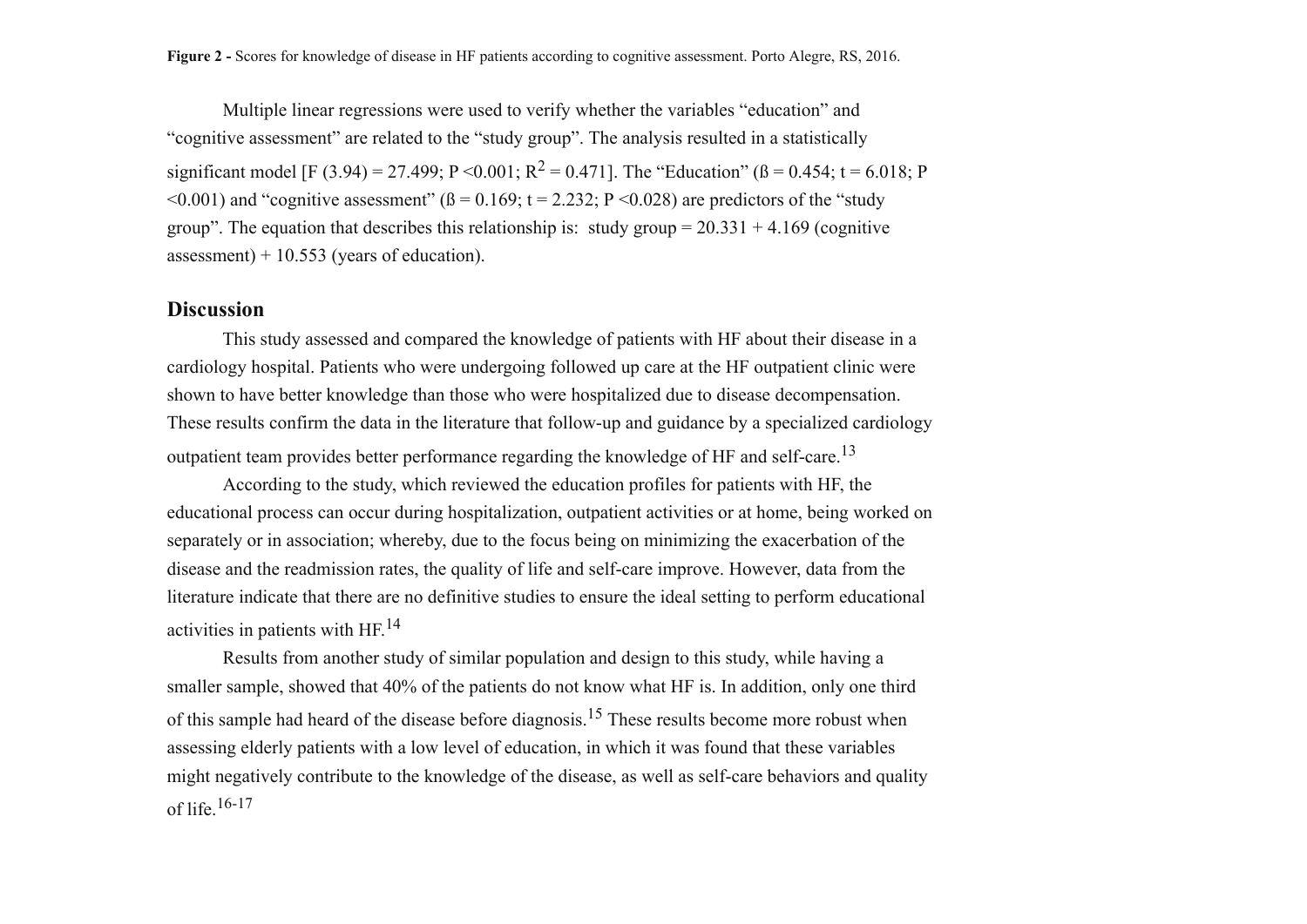In the present study, most patients had a length of education  $\leq 8$  years. When compared to those with higher levels of education (> 8 years of study), they showed better knowledge scores. Along the same lines, patients with cognitive decline, regardless of the group they were allocated to, showed a significantly worse knowledge score.

 Low education and low income are risk and / or aggravating factors for decompensating HF as well as for hospital readmission.<sup>18</sup> Nevertheless, systematic educational intervention strategies in nursing are effective in reducing these outcomes in the context of HF. <sup>19</sup> For example, a randomized clinical trial conducted with patients hospitalized for decompensated heart failure and diagnosed with mild cognitive impairment had significantly increased disease knowledge scores in the intervention group within 30 days of discharge (Intervention =  $11.27$  to  $11.85$  vs. Control =  $11.21$  to  $11.22$ ; P  $\leq 0.001$  20

 In another study comparing patients who received an intervention with systematic and individualized strategies versus patients who received usual guidance, a tendency was shown that the model of health education promotion applied is effective in alleviating the symptoms of depression, improving self-monitoring and improving the quality of life of elderly patients with CHF.<sup>21</sup> However, there are gaps in this scenario, which does not establish the intensity, frequency and duration of these interventions.

 In the multivariate analysis, only the variables "education" and "cognitive assessment" maintained the association with the study group. In comparison, a study that assessed the behavioral aspects of HF (adherence, lifestyle, diet control), only fluid restriction and weight control were related to more knowledge of the disease.<sup>22</sup>

One noteworthy aspect that is linked to cognitive impairment is the older age of patients in the hospitalization group. In the Brazilian records of those with HF, published in Brazil, $3$  the results indicate that the population admitted to hospitals due to the decompensation of the disease is predominantly elderly in the south and southeast regions of the country. Associated with the lower level of knowledge of the disease in this group, there was also a high percentage of patients with hypertension and DM, which is similar to those found in the Brazilian records of HF.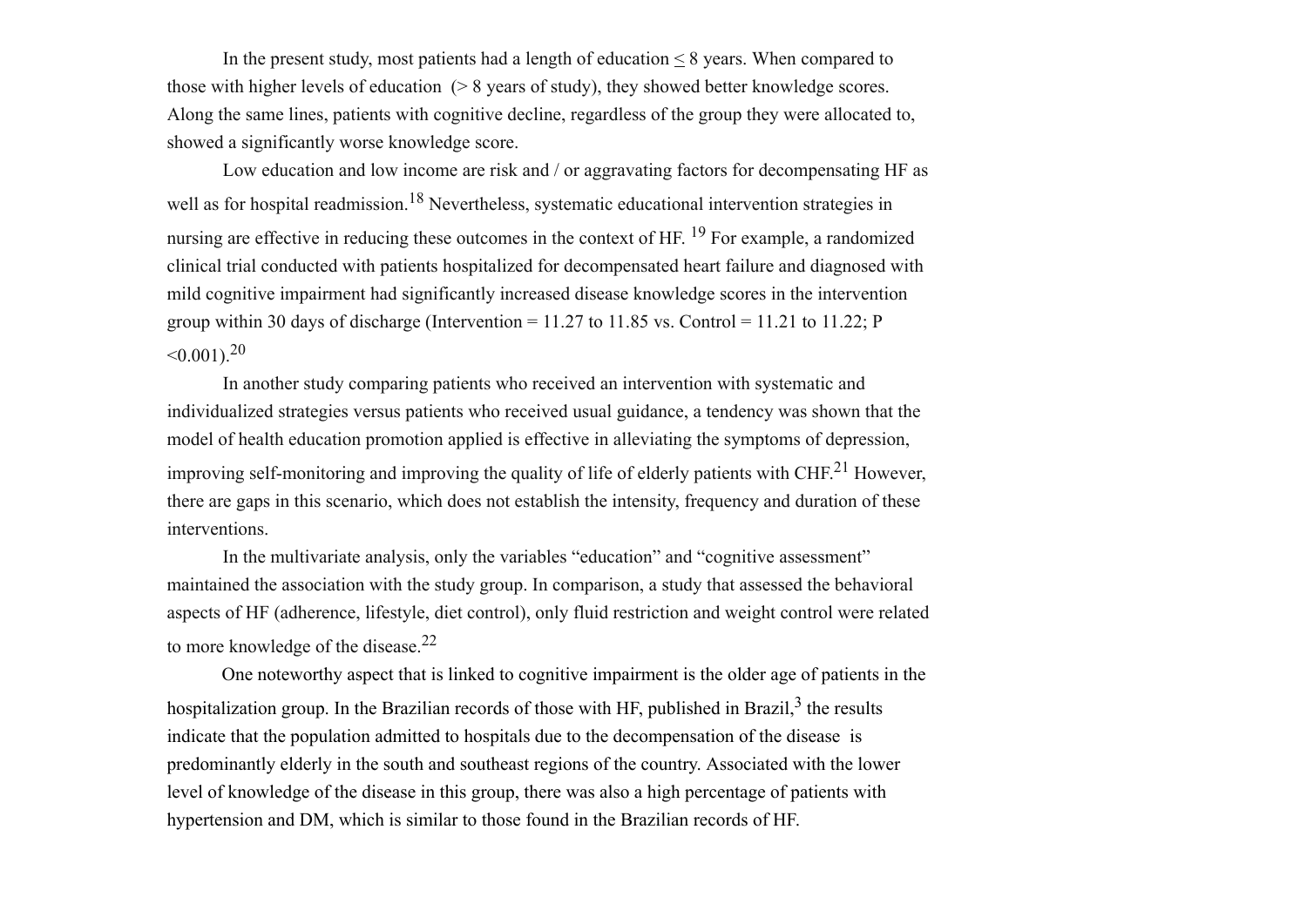Considering this scenario of elderly patients, who present cognitive impairment, and multiple comorbidities that leads to polypharmacy, there is a need for nursing management with different educational strategies that address all these factors.

The patient with HF should be considered complex and requires an individualized care plan, including family and caregivers as part of the process, regardless of where they will be seen.

## **Conclusion**

 The results of the present study revealed that the HF knowledge scores among patients in a specialized outpatient clinic were higher than those admitted for decompensation. Although the knowledge was suboptimal in the outpatient group, it is suggested that the educational activities developed by the multiprofessional team be systematic and continuous. In this manner, the possibility of improved knowledge of the disease becomes more promising. The analysis of the profile of the study population at both educational and cognitive levels was significantly different when the knowledge scores of the disease were assessed.

The focus on nursing interventions aimed at behavioral changes in self-care, adherence and knowledge should be present in the clinical practice of the nurses, regardless of the place of practice. During hospitalization, patients should be approached regarding knowledge of the disease, guidance for self-care and preparation for discharge after the stabilization of the acute condition.

This study had certain noteworthy limitations. It was a cross-sectional study with a small number of patients, whereby we suggest that further research be conducted with a more robust design in order to suggest effective interventions for clinical practice. In addition, upon applying the questionnaire to the hospitalized patients, certain limitations of the instrument in this population were identified. The questionnaire becomes lengthy for patients with an impaired clinical condition, especially for the more symptomatic patients, in the NYHA functional class III and IV.

## **References**

1. Azad N, Lemay G. Management of chronic heart failure in the older population. J Geriatr Cardiol [Internet]. 2014 [acesso em 2018 jul 25];11(4):329-37. Disponível em:https://www.ncbi.nlm.nih.gov/pmc/articles/PMC4292097/.doi:10.11909/j.issn.1671-5411.2014.04.008.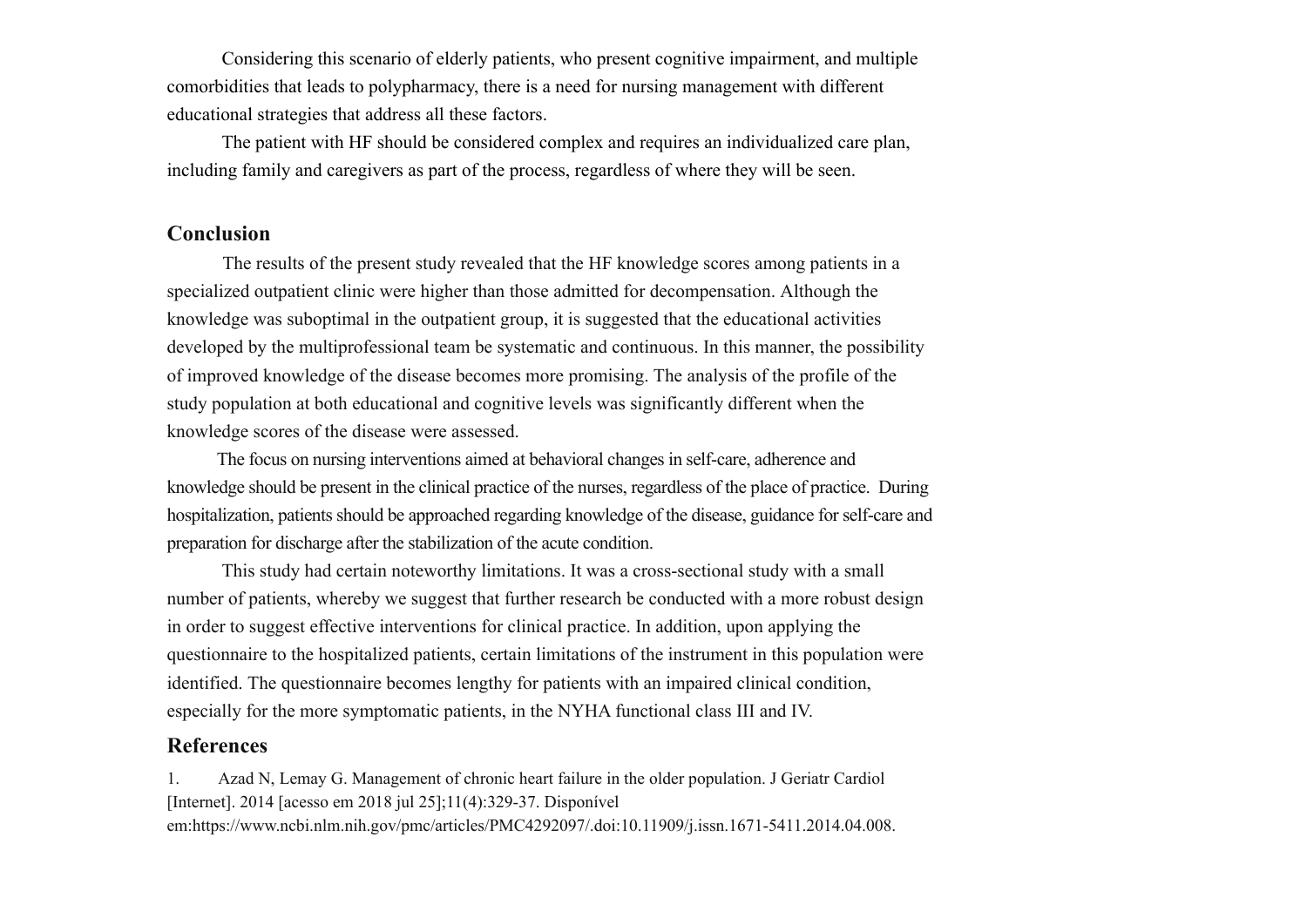2. Benjamin EJ, Virani SS, Callaway CW, Chamberlain AM, Chang AR, Cheng S, et al. Heart Disease and Stroke Statistics-2018 Update: A Report From the American Heart Association. Circulation [Internet]. 2018 [acesso em 2018 jan 10];137(12):e67-e492. Disponível em: https://www.ncbi.nlm.nih.gov/pubmed/29386200. doi: 10.1161/CIR.0000000000000558.

3. Albuquerque DC, Neto JD, Bacal F, Rohde LE, Bernardez-Pereira S, Berwanger O, et al. I Brazilian Registry of Heart Failure - Clinical Aspects, Care Quality and Hospitalization Outcomes. Arq Bras Cardiol [Internet]. 2015 [acesso em 2017 out 10];104(6):433-42. Disponível em:

https://www.ncbi.nlm.nih.gov/pubmed/26131698. doi: 10.5935/abc.20150031.

4. Zou H, Chen Y, Fang W, Zhang Y, Fan X. Identification of factors associated with self-care behaviors using the COM-B model in patients with chronic heart failure. Eur J Cardiovasc Nurs [Internet]. 2017 [acesso em 2018 jul 25];16(6):530-538. Disponível em:https://www.ncbi.nlm.nih.gov/pubmed/28756696. doi:10.1177/147451511769572.

5. Di Palo KE, Pina IL, Ventura HO. Improving Provider Adherence to Guideline Recommendations in Heart Failure. Curr Heart Fail Rep 2018;15(6):350-356. Disponível

em:https://www.ncbi.nlm.nih.gov/pubmed/30238398. doi:10.1007/s11897-018-0411-y.

6. Azzolin Kde O, Lemos DM, Lucena Ade F, Rabelo-Silva ER. Home-based nursing interventions improve knowledge of disease and management in patients with heart failure. Rev Lat Am Enfermagem [Internet]. 2015 [acesso em 2016 dez 4];23(1):44-50. Disponível em:

https://www.ncbi.nlm.nih.gov/pmc/articles/PMC4376030/. doi: 10.1590/0104-1169.0144.2523.

7. Rabelo ER, Aliti GB, Goldraich L, Domingues FB, Clausell N, Rohde LE. Non-pharmacological management of patients hospitalized with heart failure at a teaching hospital. Arq Bras Cardiol [Internet]. 2006 [acesso em 2017 mai 20];87(3):352-8. Disponível em: http://dx.doi.org/10.1590/S0066-782X2006001600019.

8. Ghisi GL, Oh P, Thomas S, Benetti M. Assessment of patient knowledge of cardiac rehabilitation: Brazil vs Canada. Arq Bras Cardiol 2013;101(3):255-62. Disponível em:

https://www.ncbi.nlm.nih.gov/pubmed/23887735. doi:10.5935/abc.20130145.

9. Silva AF, Cavalcanti AC, Malta M, Arruda CS, Gandin T, da Fe A, et al. Treatment adherence in heart failure patients followed up by nurses in two specialized clinics. Rev Lat Am Enfermagem 2015;23(5):888-94. Disponível em: https://www.ncbi.nlm.nih.gov/pubmed/26487139. doi: 10.1590/0104-1169.0268.2628.

10. Folstein MF, Folstein SE, McHugh PR. "Mini-mental state". A practical method for grading the cognitive state of patients for the clinician. J Psychiatr Res [Internet]. 1975 [acesso em 2017 mai 24];12(3):189- 98. Disponível em: https://www.ncbi.nlm.nih.gov/pubmed/1202204.

11. Bonin CD, Santos RZ, Ghisi GL, Vieira AM, Amboni R, Benetti M. Construction and validation of a questionnaire about heart failure patients' knowledge of their disease. Arq Bras Cardiol [Internet]. 2014 [acesso em 2017 nov 2];102(4):364-73. Disponível em: https://www.ncbi.nlm.nih.gov/pubmed/24652054. doi: 10.5935/abc.20140032.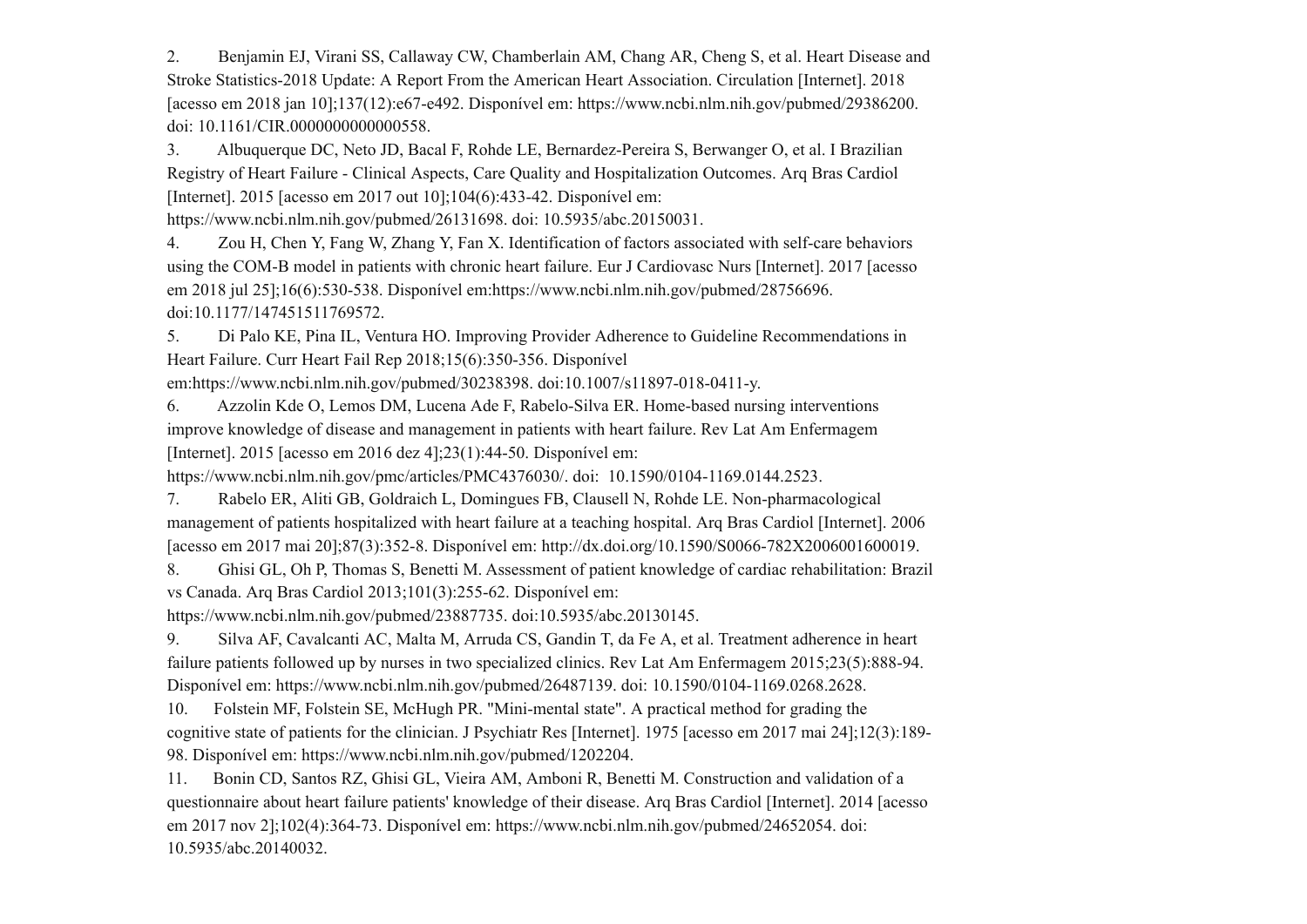12. Brucki SM, Nitrini R, Caramelli P, Bertolucci PH, Okamoto IH. [Suggestions for utilization of the minimental state examination in Brazil]. Arq Neuropsiquiatr 2003;61(3B):777-81. Disponível em: https://www.ncbi.nlm.nih.gov/pmc/articles/PMC4028939/. doi: 10.5935/abc.20140032.

13. Rabelo ER, Mantovani VM, Aliti GB, Domingues FB. Cross-cultural adaptation and validation of a disease knowledge and self-care questionnaire for a brazilian sample of heart failure patients. Rev Lat Am Enfermagem [Internet]. 2011 [acesso em 2017 mar 19];19(2):277-84. Disponível em: https://www.ncbi.nlm.nih.gov/pubmed/21584373.

14. Dunlay SM, Roger VL. Understanding the epidemic of heart failure: past, present, and future. Curr Heart Fail Rep [Internet]. 2014 [acesso em 2018 jul 25];11(4):404-15. Disponível

em:https://www.ncbi.nlm.nih.gov/pubmed/25182014. doi:10.1007/s11897-014-0220-x.

15. Nascimento NW, Braga MS. Insuficiência Cardíaca: conhecimento de pacientes em tratamento ambulatorial. J Health Sci Inst. 2015;33(2):156-9.

16. Liu MH, Wang CH, Huang YY, Cherng WJ, Wang KW. A correlational study of illness knowledge, selfcare behaviors, and quality of life in elderly patients with heart failure. J Nurs Res [Internet]. 2014 [acesso em 2017 fev 18];22(2):136-45. Disponível

em:https://www.ncbi.nlm.nih.gov/pubmed/24821421.doi:10.1097/JNR.0000000000000024.

17. Matsushita M, Shirakabe A, Hata N, Kobayashi N, Okazaki H, Shibata Y, et al. Social determinants are crucial factors in the long-term prognosis of severely decompensated acute heart failure in patients over 75 years of age. J Cardiol [Internet]. 2018 [acesso em 2018 jun 20]. Disponivel em: https://www.ncbi.nlm.nih.gov/pubmed/29523453. doi: 10.1016/j.jjcc.2018.01.014.

18. Tang KL, Rashid R, Godley J, Ghali WA. Association between subjective social status and cardiovascular disease and cardiovascular risk factors: a systematic review and meta-analysis. BMJ Open [Internet]. 2016 [acesso em 2018 jul 25];6:e010137. Disponivel em: http://dx.doi.org/10.1136/bmjopen-2015- 010137.

19. Souza EN, Rohde LE, Ruschel KB, Mussi CM, Beck-da-Silva L, Biolo A, et al. A nurse-based strategy reduces heart failure morbidity in patients admitted for acute decompensated heart failure in Brazil: the HELEN-II clinical trial. Eur J Heart Fail [Internet]. 2014 [acesso em 2017 fev 20];16(9):1002-8. Disponivel em: https://www.ncbi.nlm.nih.gov/pubmed/25044072. doi: 10.1002/ejhf.125.

20. Davis KK, Mintzer M, Dennison Himmelfarb CR, Hayat MJ, Rotman S, Allen J. Targeted intervention improves knowledge but not self-care or readmissions in heart failure patients with mild cognitive impairment. Eur J Heart Fail [Internet]. 2012 [acesso em 2017 jun 12];14(9):1041-9. Disponivel em: https://www.ncbi.nlm.nih.gov/pubmed/22736737.

21. Wang Q, Dong L, Jian Z, Tang X. Effectiveness of a PRECEDE-based education intervention on quality of life in elderly patients with chronic heart failure. BMC Cardiovasc Disord [Internet]. 2017 [acesso em 2018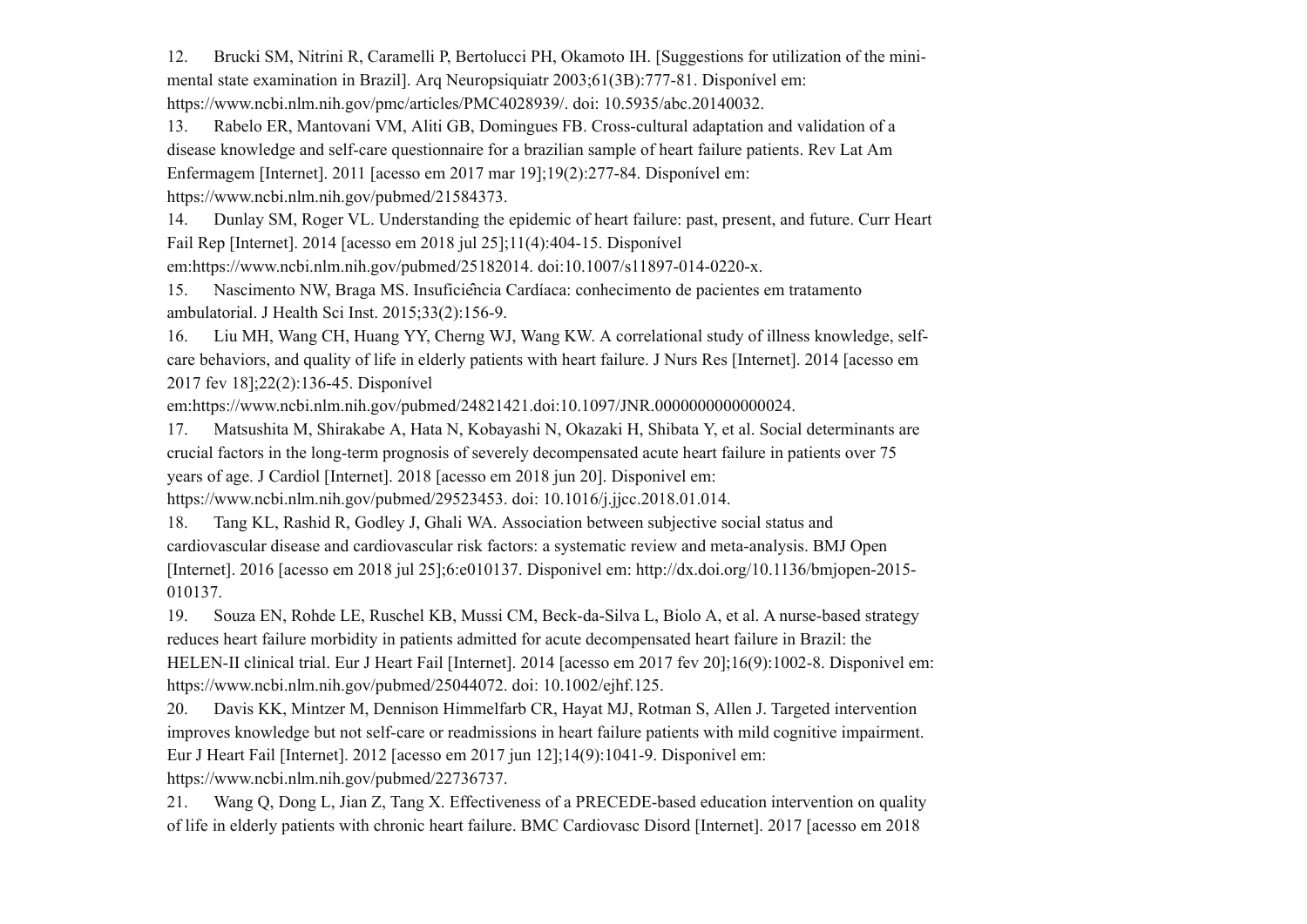jul 25];17(1):262. Disponivel em:

https://www.ncbi.nlm.nih.gov/pmc/articles/PMC5644077/.doi:10.1186/s12872-017-0698-8. 22. Van der Wal MH, Jaarsma T, Moser DK, Veeger NJ, van Gilst WH, van Veldhuisen DJ. Compliance in heart failure patients: the importance of knowledge and beliefs. Eur Heart J [Internet]. 2006 [acesso em 2017 ago 10];27(4):434-40. Disponivel em: https://www.ncbi.nlm.nih.gov/pubmed/16230302. doi: 10.1093/eurheartj/ehi603.

#### **Corresponding author**

Prof. Dr. Karen Brasil Ruschel E-mail: [karenbruschel@gmail.com](mailto:karenbruschel@gmail.com) Address: Instituto de Avaliação de Tecnologia em Saúde [Institute of Healthcare Technology Assessment] (IATS)/Hospital de Clínicas de Porto Alegre Avenida Ramiro Barcelos, 2350 – Porto Alegre, RS CEP [ZIP]: 90035-903

## **Contributing Authors**

1 - Jalusa Löbel da Luz Design and planning of the research project, data collection and writing of the article.

2 - Priscila Freitas Kuczynski Design and planning of the research project, data collection and writing of the article.

3 - Maria Antonieta Moraes

Planning of the research project , data interpretation, critical review of the article .

4 - Juliane Araújo Rodrigues

Design and planning of the research project, data analysis and interpretation and writing of the article.

5 – Marco Aurélio Lumertz Saffi Planning of the research project , data interpretation, critical review of the article .

6 –Karen Brasil Ruschel